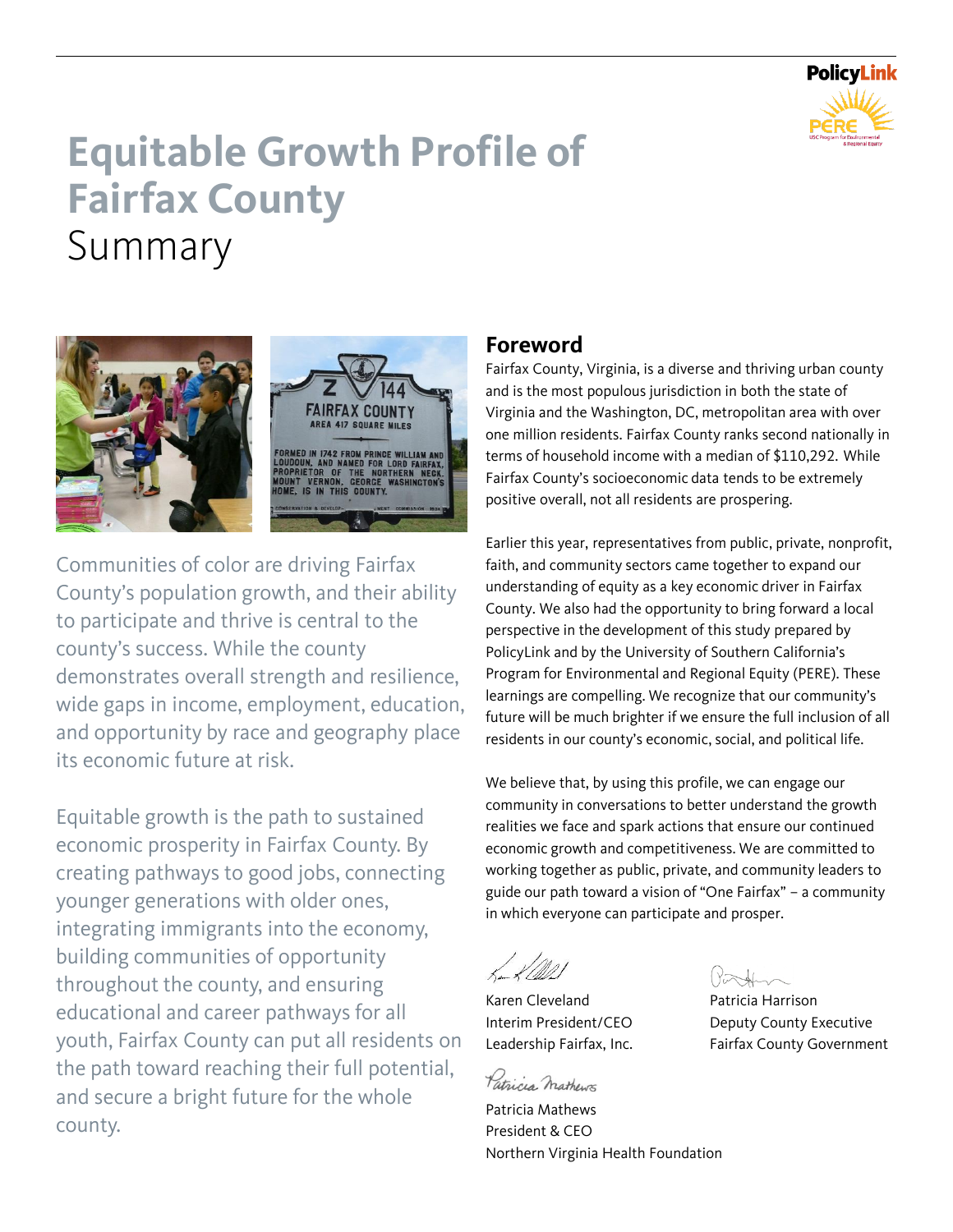# **Overview**

Across the country, communities are striving to put plans, policies, and programs in place that build healthier, more prosperous regions that provide opportunities for all of their residents to participate and thrive.

Equity – full inclusion of all residents in the economic, social, and political life of the region, regardless of race/ethnicity, and nativity, age, gender, neighborhood of residence, or other characteristics – is essential for regional prosperity. As the nation undergoes a profound demographic transformation in which people of color are quickly becoming the majority, ensuring that people of all races and ethnicities can participate and reach their full potential is more than just the right thing to do – it is an absolute economic imperative.

In the past, equity and growth have often been pursued on separate paths, but it is now becoming increasingly clear that they must be pursued together. The latest research on national and regional economic growth, from economists working at institutions including the International Monetary Fund and Standard and Poor's, finds that inequality hinders economic growth and prosperity, while greater economic and racial inclusion fosters greater economic mobility and more robust and sustained growth.<sup>1</sup>

Embedding equity into local and regional development strategies is particularly important given the history of metropolitan development in the United States. America's regions are highly segregated by race and income, and these patterns of exclusion were created and maintained by public policies at the federal, state, regional, and local levels. In the decades after World War II, housing and transportation policies incentivized the growth of suburbs while redlining practices and racially restrictive covenants systematically prevented African Americans and other people of color (as well as some White immigrant populations, such as Jewish Americans) from buying homes in new developments while starving older urban neighborhoods of needed reinvestment. Many other factors – continued racial discrimination in housing and employment, exclusionary land use practices that prevent construction of affordable multifamily homes in more affluent neighborhoods, and political fragmentation – have reinforced geographic, race, and class inequities.

Today, America's regions are patchworks of concentrated advantage and disadvantage, with some neighborhoods home to good schools, bustling commercial districts, services, parks, and other crucial ingredients for economic success, and other neighborhoods providing few of those elements. The goal of regional equity is to ensure that all neighborhoods throughout the region are communities of opportunity that provide their residents with the tools they need to thrive.

The Equitable Growth Profile of Fairfax County examines demographic trends and indicators of equitable growth, highlighting strengths and areas of vulnerability in relation to the goal of building a strong, resilient economy. It was developed by PolicyLink and the Program for Environmental and Regional Equity (PERE) to help the Fairfax County government, advocacy groups, elected officials, planners, business leaders, funders, and others working to build a stronger region.

This summary document highlights key findings from the profile along with policy and planning implications.

## **Equitable Growth Indicators**

This profile draws from a unique Equitable Growth Indicators Database developed by PolicyLink and PERE. This database incorporates hundreds of data points from public and private data sources such as the U.S. Census Bureau, the U.S. Bureau of Labor Statistics, and Woods & Poole Economics, Inc. The database includes data for the 150 largest metropolitan regions and all 50 states, and includes historical data going back to 1980 for many economic indicators as well as demographic projections through 2040. It enables comparative regional and state analyses as well as tracking change over time.

## **Geography**

This profile describes demographic and economic conditions in Fairfax County and Fairfax City, which are situated within the Washington, DC, metropolitan statistical area. In some cases, we present data separately for the county and city, as well as census tract level data. Unless otherwise noted, all data follow this regional geography, which is simply referred to as "Fairfax County."

# **Profile Highlights**

## **The region is undergoing a major demographic shift**

Fairfax County is growing and its demographics are quickly diversifying. Since 1980, its population has nearly doubled, from 600,000 to over 1 million. During the same time period, the share of residents who are people of color has more than tripled, from 14 to 45 percent. By 2044, when the nation is projected to become majority people of color, over 70 percent of the county's population will be people of color.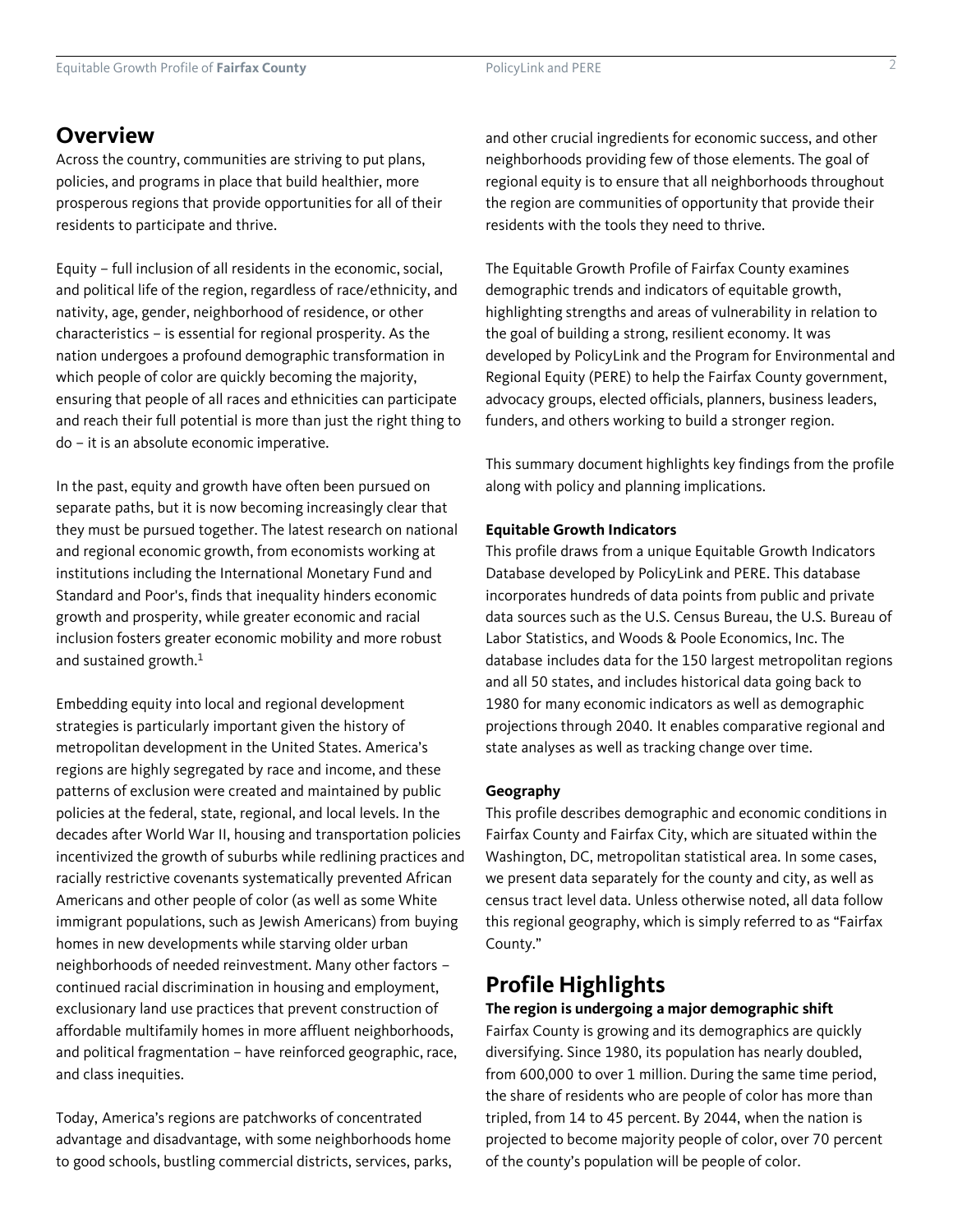Communities of color – especially Latinos, Asians, and people of other and mixed racial backgrounds – accounted for all of the net population growth over the last decade, contributing 130 percent of the growth and offsetting a decline in the White population. Latinos were the fastest growing group, increasing 57 percent and gaining more than 62,000 residents, followed by Asians, with a 50 percent growth rate and a slightly higher net gain of over 64,000 residents. For both Latinos and Asians, the U.S.-born has a faster growth rate over the decade than immigrants. The county's Black population has stabilized and will remain about a tenth of the population for the foreseeable future. The majority of the county's Middle Eastern population are immigrants (60%), but the U.S.-born Middle Eastern population is growing more quickly than the immigrant population.

The county's demographic shift is taking place throughout the county and the city of Fairfax. By 2040, two-thirds of Fairfax City's residents will be people of color, compared with 72 percent in Fairfax County. Between 2010 and 2040, people of color will continue to drive growth in the county.

Youth are at the forefront of the county's changing demographics, and Fairfax's young residents are much more diverse than its seniors. Today, 52 percent of youth are people

The share of people of color is projected to increase through 2040

of color, compared with 27 percent of seniors. This 25 percentage point racial generation gap between young and old has risen very quickly, more than tripling since 1980. This gap presents a potential economic risk for the county because a large racial generation gap often corresponds with lower investments in the educational systems and community infrastructure needed to support the economic participation of youth.<sup>2</sup>

# **Stronger and more equitable growth is the key to the county's future prosperity**

While Fairfax County's economy has been strong in the past and remains so to this day, it has struggled somewhat to recover from the Great Recession: while its GDP and job growth remain higher than national averages, its GDP is growing at less than half its pre-recession rate. Additionally, while growth in jobs and earnings has outpaced averages for the nation and the Washington, DC, metro as a whole since 1990, much of it has been concentrated in high-wage jobs: jobs and earnings for high-wage workers have increased by more than the combined rates for medium and low-wage workers. While this should be celebrated as a sign of strength, it has also contributed to heightened economic inequality and a shrinking middle class, which can pose a threat to maintaining a prosperous and sustainable economy moving forward.

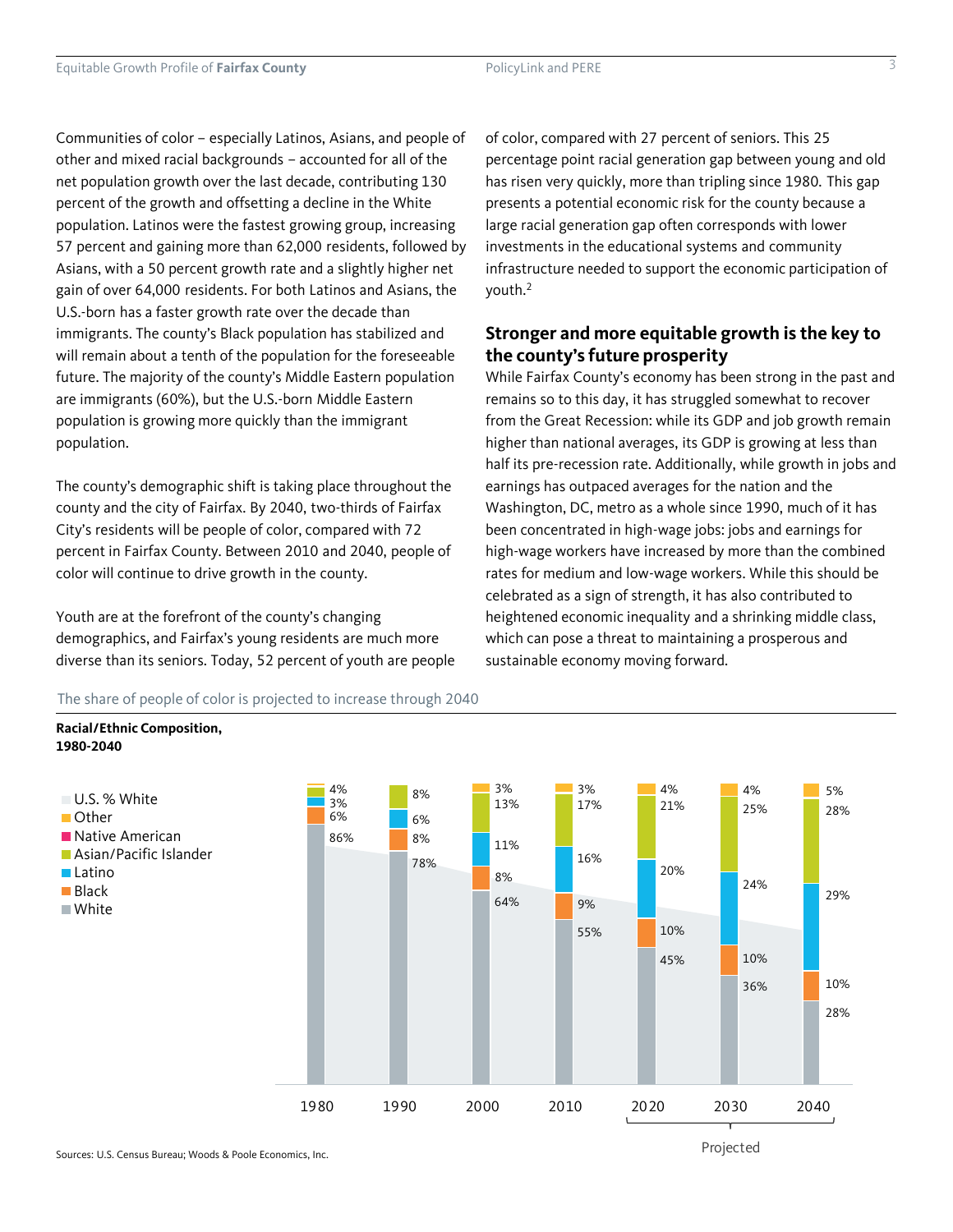In addition to these trends of uneven growth, racial gaps – especially for Blacks and Latinos – in education, employment, and income have persisted and in some cases widened over time. As the county grows more diverse, these inequities become an even more serious threat to economic strength and competitiveness. Below are several key challenges the county will need to address to ensure a strong economy and a better shot at returning to the high growth seen prior to the recession.

#### *Educational barriers for marginalized communities remain*

A strong education is central to labor market competitiveness in today's knowledge and technology-driven economy, but a growing segment of Fairfax's workforce lacks access to the education needed for the jobs of the future. According to the Georgetown Center for Education and the Workforce, 45 percent of all jobs in Virginia will require an associate's degree or higher by 2020. Today only 25 percent of Latino immigrants in Fairfax County have that level of education. Even without achievement gaps, Latino immigrants have limited access to good jobs: while every other group with a bachelor's degree or higher has over half of its workforce in high-opportunity jobs, only 37 percent of Latino immigrants with the same level of education work in these positions. Similarly, college-educated Latino immigrants work in low-opportunity jobs at a rate nearly four times higher than the county average.

## *The middle and lower classes are being squeezed*

A strong middle class is the foundation for a strong economy, but Fairfax County's middle class is being squeezed while inequality is on the rise. Since 1979, the share of middle-class

households in the county has shrunk significantly, from 40 percent to 33 percent. This decrease has been absorbed by lower-class households, whose share of all households grew from 30 percent to 40 percent during the same period. Encouragingly, the racial composition of middle-class households has shifted to become more reflective of the racial composition of the county's households. People of color make up 34 percent of middle-class households compared to 37 percent of all households. This provides evidence of some economic inclusion of Black and emerging Latino and Asian/Pacific Islander populations.

While earnings for low-wage jobs have increased 18 percent over the past two decades, that is slightly more than half the rate of the increase for middle-class jobs and – alarmingly - less than one-third the increase for high-wage jobs during the same time period. At the far end of the spectrum, wages for the bottom 10<sup>th</sup> and 20<sup>th</sup> percentiles have actually decreased since 1979. This has a disproportionate impact on people of color who are more likely to work in low-wage jobs.

#### *Racial economic gaps*

Across a host of indicators, including employment, wages, poverty, working poor rates, and access to "high-opportunity" occupations, people of color fare worse in the Fairfax labor market than their White counterparts. These racial economic gaps remain even after controlling for education, which reveals the persistence of racial barriers to economic opportunity – including overt discrimination as well as more subtle forms of exclusion that are embedded into institutions and systems.



#### Raising educational attainment among the county's communities of color is critical to building a prepared workforce

Sources: Georgetown Center for Education and the Workforce; IPUMS. Universe for education levels of workers includes all persons ages 25 through 64. Note: Data for 2012 by race/ethnicity and nativity represent a 2008 through 2012 average at the county level; data on jobs in 2020 represents a state-level projection for Virginia.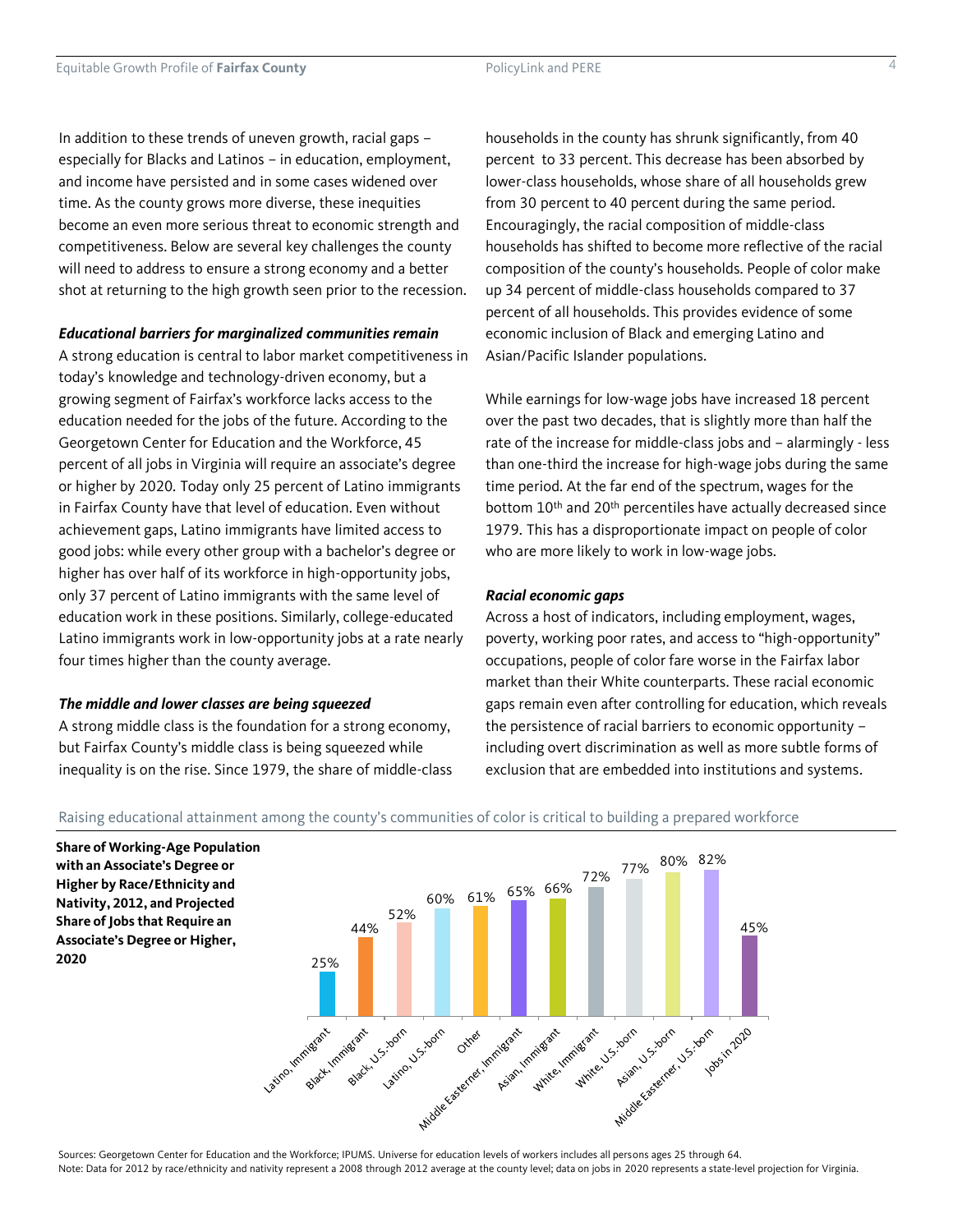While overall unemployment in Fairfax County is lower than the national average, Latinos, Blacks, and especially people with other and mixed racial backgrounds have much higher rates of unemployment than Whites. Black workers face higher unemployment rates than their White and Latino counterparts at almost every education level, and both Black and – especially – Latino residents earn lower wages than Whites at every education level. Wage disparities persist even among highly educated workers, with college-educated (BA degree only) Blacks and Latinos earning \$9/hour and \$16/hour less than their White counterparts, respectively. Middle Eastern groups, too, lag behind Whites earning \$9/hour less.

Poverty and a growing number of people who are working poor (defined here as working full-time for an income below 150 percent of the poverty level) are both on the rise in the county and are most severe for communities of color. Over one in ten Latinos and Blacks now live below the poverty level, compared to less than one in 30 Whites. Working poverty is particularly a problem for Latinos and Middle Easterners. In addition, U.S. born Latino and Black children are five and six times more likely, respectively, to live in poverty compared to White children. Finally, a disproportionate share of Black and Latino households (49 and 56 percent) are rent burdened compared to Asian and White households (42 and 39 percent), which further limits geographic and economic mobility.

## *Disconnected youth*

The county's future quite literally depends on the ability of its youth to power its economy in the years to come. Although the fact that more of the county's youth are getting high school degrees than in the past is a positive sign, the number of "disconnected youth" who are neither in school nor working is also on the rise. In the county, nearly 9,200 youth are currently disconnected, nearly half of whom are Black and Latino. On the positive side, dropout rates have improved significantly over the past decade for Blacks and U.S.-born Latinos, although more than a quarter of Latino immigrant youth still drop out of high school or lack a diploma, compared to only 1 percent of Whites.

## *An uneven geography of opportunity and prosperity*

While Fairfax County as a whole is quite prosperous, the wealth of opportunities that the county has to offer are not distributed evenly across the county. In particular, the southeastern portion of the county has the lowest child opportunity and health opportunity when compared to other areas in the county. Similarly, communities in the southeastern portion of the county have higher poverty rates and higher shares of rentburdened households (households spending 30 percent or more of income on rent). Not coincidentally, communities of color are concentrated in the same areas that are faring worse.



The county's Blacks and Latinos earn disproportionately low wages and are more likely to have children living in poverty

#### **Median Hourly Wage by Educational Attainment and Race/Ethnicity, 2012**



Source: IPUMS. Universe includes the population under age 18 not in group quarters. Note: Data represent a 2008 through 2012 average.

Source: IPUMS. Universe includes civilian non-institutional full-time wage and salary workers ages 25 through 64. Note: Data represent a 2008 through 2012 average.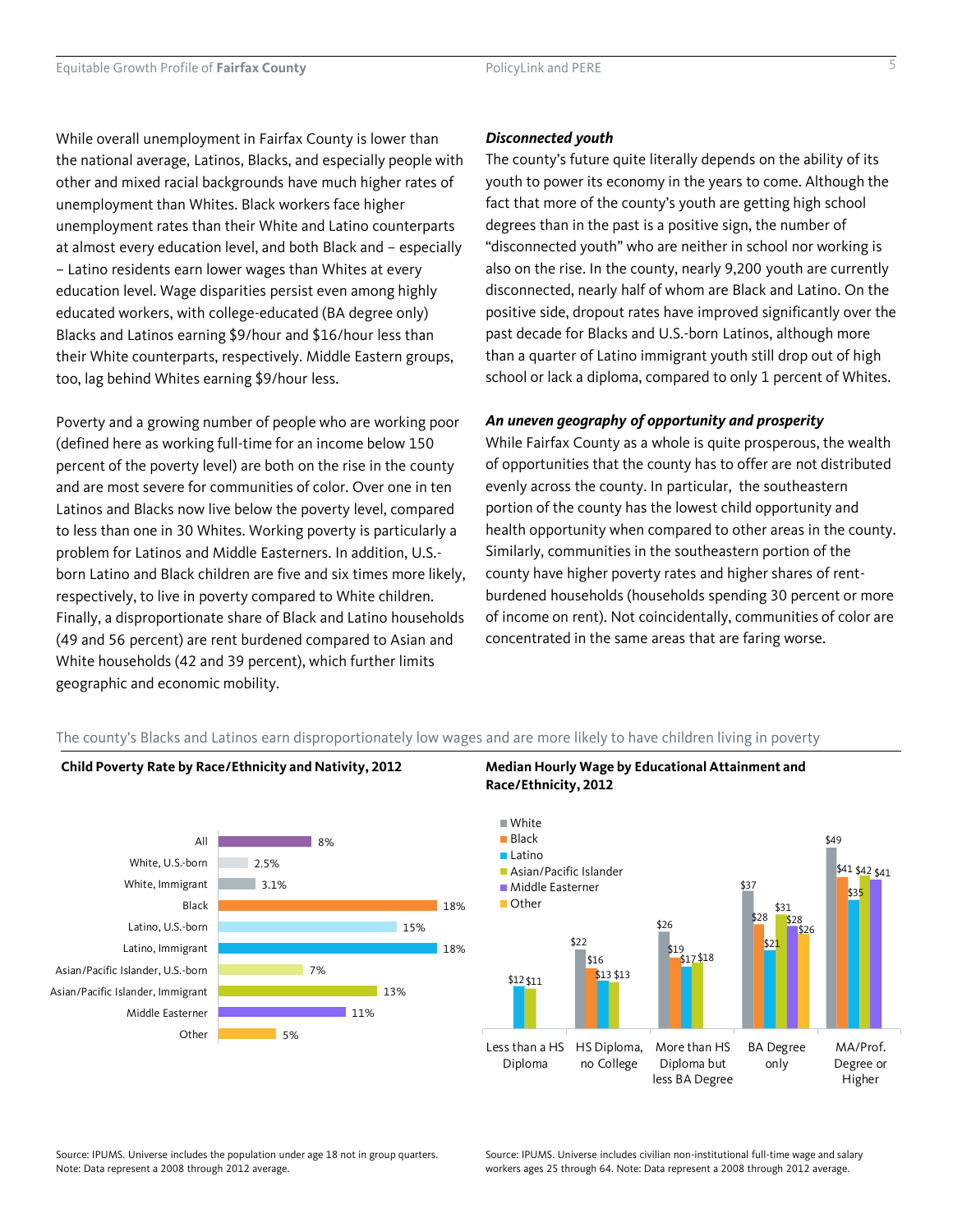# **Racial economic inclusion would strengthen the economy**

Fairfax County's rising inequality and racial gaps are not only bad for communities of color – they hinder the whole county's economic growth and prosperity. According to our analysis, if there were no racial disparities in income, GDP would have been \$26.2 billion higher in 2012. Unless racial gaps are closed, the costs of inequity will grow as Fairfax County becomes more diverse.

# **Implications**

Fairfax's growing, diverse population is a major economic asset that will help the county compete in the global economy, if the county's leaders invest in ensuring all of its residents can connect to good jobs and contribute their talent and creativity to building a strong next economy. Our data analysis suggests focusing on the following goals to spur more equitable growth in the county. Below we describe each goal and share strategies that the county's leaders might pursue to advance these goals.

County leaders have already thought through many of these same issues, documented in the County Board of Supervisors Strategic Plan to Facilitate Economic Success, for example. Yet the goals we suggest are much more intentional in defining that successful growth means equitable growth and that the county's people of color – often marginalized from the economic processes – are key drivers to the economic future.

# *Create pathways to good jobs for workers facing barriers to employment*

The county's higher levels of unemployment and lower levels of educational attainment for many members of its communities of color call for a strong focus on creating on-ramps to good, family-supporting careers for these populations. There are several promising approaches to building these pathways:

- Implement sectoral workforce strategies that connect workers with low education levels to high-quality training programs that lead to gainful employment in growing sectors of the economy. Such approaches are a win-win for employers who need access to skilled workers as well as workers seeking employment.
- Ensure public investments in roads, transit, sewers, and other community infrastructure are made in ways that create job opportunities for the underemployed and unemployed. This can be done by targeting investments in neighborhoods where unemployment and poverty are high and by implementing local and targeted hiring and training strategies.
- Remove barriers and implement strategies to help minorityowned businesses expand. This can create employment pathways for people who are jobless because these firms tend to hire more employees of color and people living in the community.



## Fairfax County's GDP would have been \$26.2 billion higher in 2012 if there were no racial disparities in income

Sources: U.S. Bureau of Economic Analysis; IPUMS; U.S. Bureau of Labor Statistics.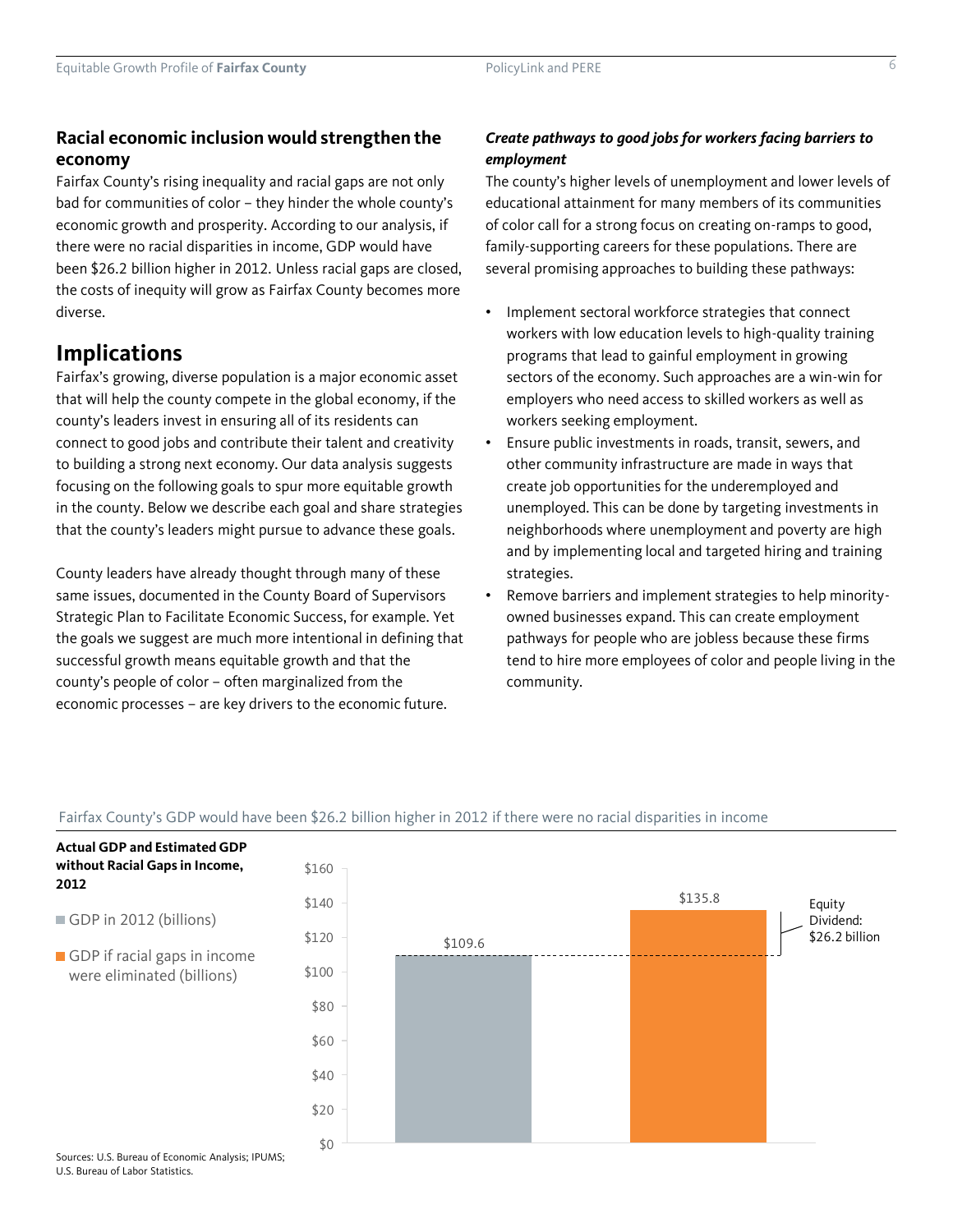• Leverage the economic power of large anchor institutions, like hospitals and universities, for community economic development. These anchors can develop intentional strategies to hire jobseekers facing barriers to employment, create on-the-job training opportunities, and purchase more goods and services from local- and minority-owned businesses who provide local jobs.

*Fairfax County's effort to create career pathways for longterm growth.* The Northern Virginia Workforce Investment Board (NVWIB) is a team of private and public sector partners who share a common goal to promote Northern Virginia economic prosperity and long-term growth. The board receives and administers annual federal Workforce Investment Act (WIA) dollars that help fund comprehensive employment and training services to area employers, job seekers, and youth. The NVWIB oversees six SkillSource One Stop Employment Centers and they offer a broad array of employment assessment, workforce counseling, job training, and support services for jobseekers. Total adult job seekers' visits to the SkillSource Centers are projected to exceed 65,000 in FY 2015. Learn more at [www.myskillsource.org.](http://www.myskillsource.org/)

#### *Bridge the racial generation gap*

Bridging the racial generation gap between youth of color and a predominantly White senior population is critical to ensure a strong workforce in the county. This is reflected by the Fairfax County Board of Supervisors when it initiated its Fairfax 50+ Community Plan that addresses the dramatic aging of the baby boomer population and the long-term socioeconomic planning needed to facilitate a well-cared-for and opportunity-rich region for all.

One arena where seniors and young workers of color and their families have shared interests is elder care. Ensuring living wages, benefits, and adequate training and standards for care workers is a win-win path to strengthen the quality of elder care. When care jobs are good jobs that can support a family, turnover is lower and care is not disrupted. Worker organizing, innovative business models, and policy changes are all strategies to improve the quality of elder care and care work. Another way to build bridges is to plan for multigenerational communities, which allow the elderly to age in place while providing safe and healthy environments for families to raise children. Investments in multigenerational community facilities and public spaces (for example, schools that include facilities for seniors) can encourage social interaction between residents of all ages.

*Caring Across Generations Campaign advocates for the rights of seniors and their care workers.* The Caring Across Generations campaign is a national movement to bring together families, workers, and others to transform the care industry and ensure seniors and care workers can live with dignity. In Illinois, Missouri, Ohio, and elsewhere, the campaign builds broad coalitions to make care work visible, highlighting its value to the overall economy and the support it provides families. Caring Across Generations' policy reforms include increasing access to in-home care for Medicaid recipients and ensuring care jobs pay a living wage and provide benefits, training opportunities, and a pathway to citizenship. Learn more at [www.caringacross.org](http://www.caringacross.org).

#### *Integrate immigrants into the county's economy*

Immigrants are contributing to growth in the county, yet they face barriers to fully participating in economic and civic life. Many regions are implementing successful strategies to ensure immigrants have access to the services, education and training, entrepreneurship, and job opportunities they need to thrive. The high growth rate among immigrant populations reinforces the necessity of strong local programs focused on integration and training into the local and national economy.

*Tennessee welcomes immigrants to build a stronger economy.*  Responding to a rapidly growing immigrant population (the third-fastest growing in the nation), the Welcoming Tennessee Initiative was launched in 2005 to counter anti-immigrant backlash and strengthen the local economy. Using dinner conversations between long-time residents and immigrants, billboards, and other community strategies, the initiative successfully defeated English-only referendums and legislation. Since then, the project has inspired a national Welcoming America initiative, with affiliates in 21 states. Learn more at [www.welcomingamerica.org.](http://www.welcomingamerica.org)

## *Build communities of opportunity throughout the county*

All neighborhoods located throughout the county should provide their residents with the ingredients they need to thrive and also open up opportunities for low-income people and people of color to live in neighborhoods that are already rich with opportunity (and from which they've historically been excluded).

Coordinating transportation, housing, and economic development investments over the long term will foster more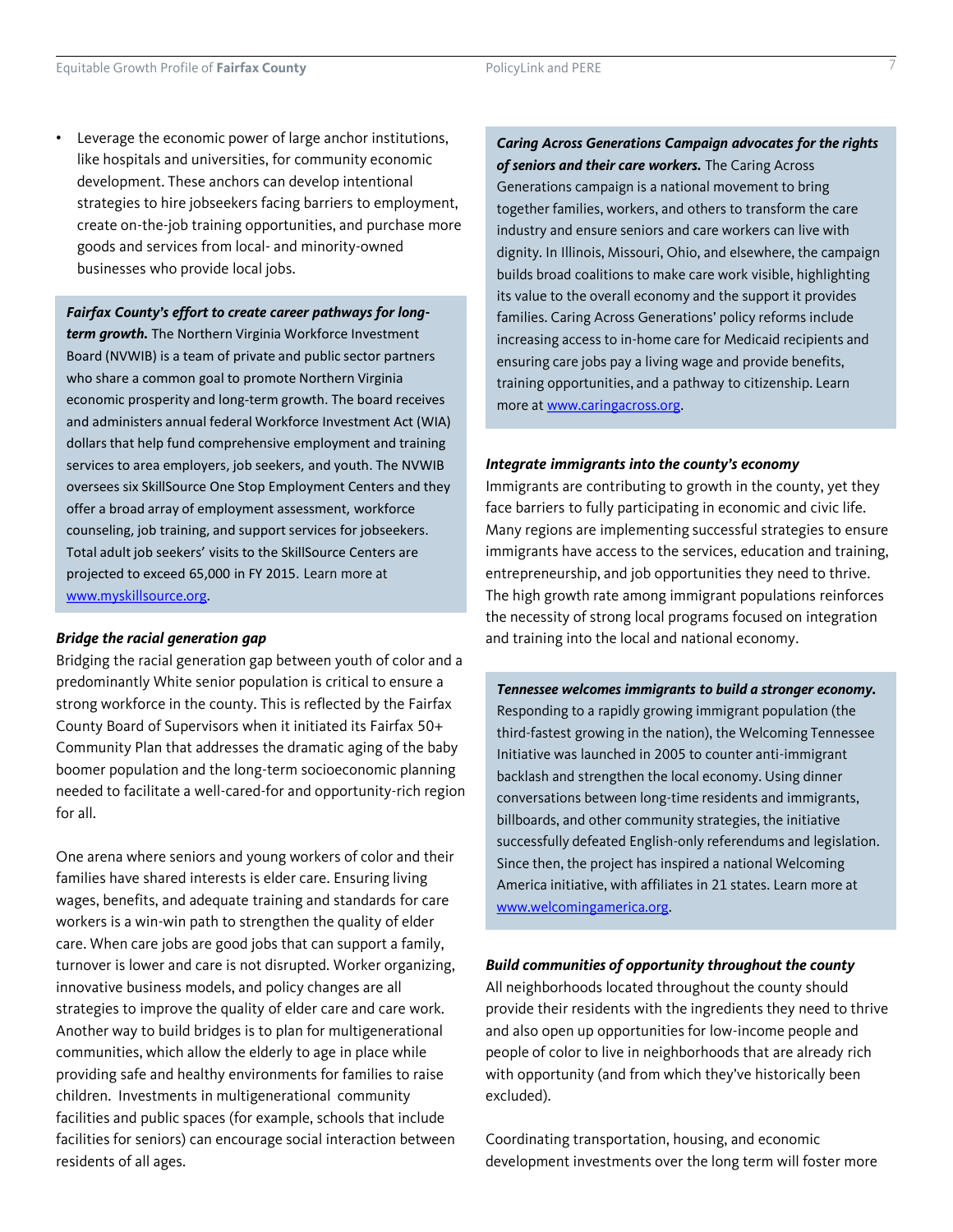equitable development patterns and healthier neighborhoods across the county. Addressing lingering racially discriminatory housing and lending practices and enforcing fair housing laws are also critical to expand opportunity for all.

#### *Reinforcing the link between equity and health in California.*

In 2010, The California Endowment launched a 10-year \$1 billion Healthy Neighborhoods Initiative to advance statewide policy, change the narrative, and transform 14 of California's communities most devastated by health inequities into places where all people have an opportunity to thrive. Research on the social determinants of health has found that 70 percent of health outcomes are determined by the social, political, and economic environments that shape the choices we make. The Building Healthy Communities place-based investment prioritizes working with residents and the public sector on [policy changes. Learn more at www.calendow.org/building](http://www.calendow.org/building-healthy-communities/)healthy-communities/.

#### *Ensure education and career pathways for all youth*

Ensuring that all youth in the county, including Blacks, Native Americans, Latinos, and immigrants, can access a good education that leads to a career is critical to develop the human capital to power the county's economy in the future. The high share of immigrant youth without high school degrees signals the need for intentional strategies to ensure young people have the supports they need to successfully complete high school and enter college or another training program that leads to a job. Replacing overly harsh "zero tolerance" school discipline policies with strategies focused on positive behavior support and restorative justice can work to lower suspension and expulsion rates and reduce the number of disconnected youth. Increasing the availability of apprenticeships, career academies, and other education and training supports that provide work experience and connections can also keep more youth on the track to graduation, college, and careers.

Strengthening the K-12 public school system by ensuring sufficient and equitable funding for schools attended by lowerincome students is also essential to build a vital workforce. Bilingual education and other language access strategies can help youth who are English-language learners excel in school. And it is not enough to only address in-school time; high-quality afterschool and youth development activities that provide learning opportunities outside of the school day are also critical ingredients for academic success. And Fairfax County is already on the right path by looking forward to ensure coordination and

delivery of workforce training programs for students by partnering with the Northern Virginia Community College and Fairfax County Public Schools. This strategy entails talking with key employers along with assessing workforce development programs to determine if they are properly aligned to meet the projected employment needs in the county. This can feed into ensuring these investments in educational success follow children throughout their lifespan, from cradle to college to career. The research shows that balanced investments spread throughout the lives of vulnerable children reap the greatest rewards.

#### *Foster diverse civic participation and leadership*

Given the county's rapid demographic shifts that are being driven by the increasing diversity of the youth population, it is important for county leaders in every sector to proactively take steps to ensure opportunities for communities of color to participate in decision making and leadership. Strategies to build diverse leadership include the following:

- Create a durable countywide equity network or collaborative of leaders across race, age, issue areas, and geography to advance equitable growth strategies and policies.
- Facilitate active engagement by all racial and ethnic communities in local planning processes by implementing best practices for multicultural engagement (e.g., translation services, provision of child care during meetings, etc.).
- Support leadership development programs (such as the Boards and Commissions Leadership Institute), including youth-focused programs, to help neighborhood, organizational, and civic leaders build their leadership and capacity to serve in government and on decision-making bodies.

*Boards and Commissions Leadership Institute trains next generation of leaders.* Since 2010, Urban Habitat's Boards and Commissions Leadership Institute has been training leaders from underrepresented San Francisco Bay Area communities to serve on decision-making bodies. The Institute empowers residents to become leaders on the issues that have the most direct impact on their neighborhoods: transportation, housing, jobs, and more. Graduates have won 35 seats on priority boards and commissions, including planning commissions, housing authorities, and rent boards. The program is being replicated in the Twin Cities, Sacramento, and elsewhere. Learn more at [www.urbanhabitat.org/leadership/bcli.](http://www.urbanhabitat.org/leadership/bcli)